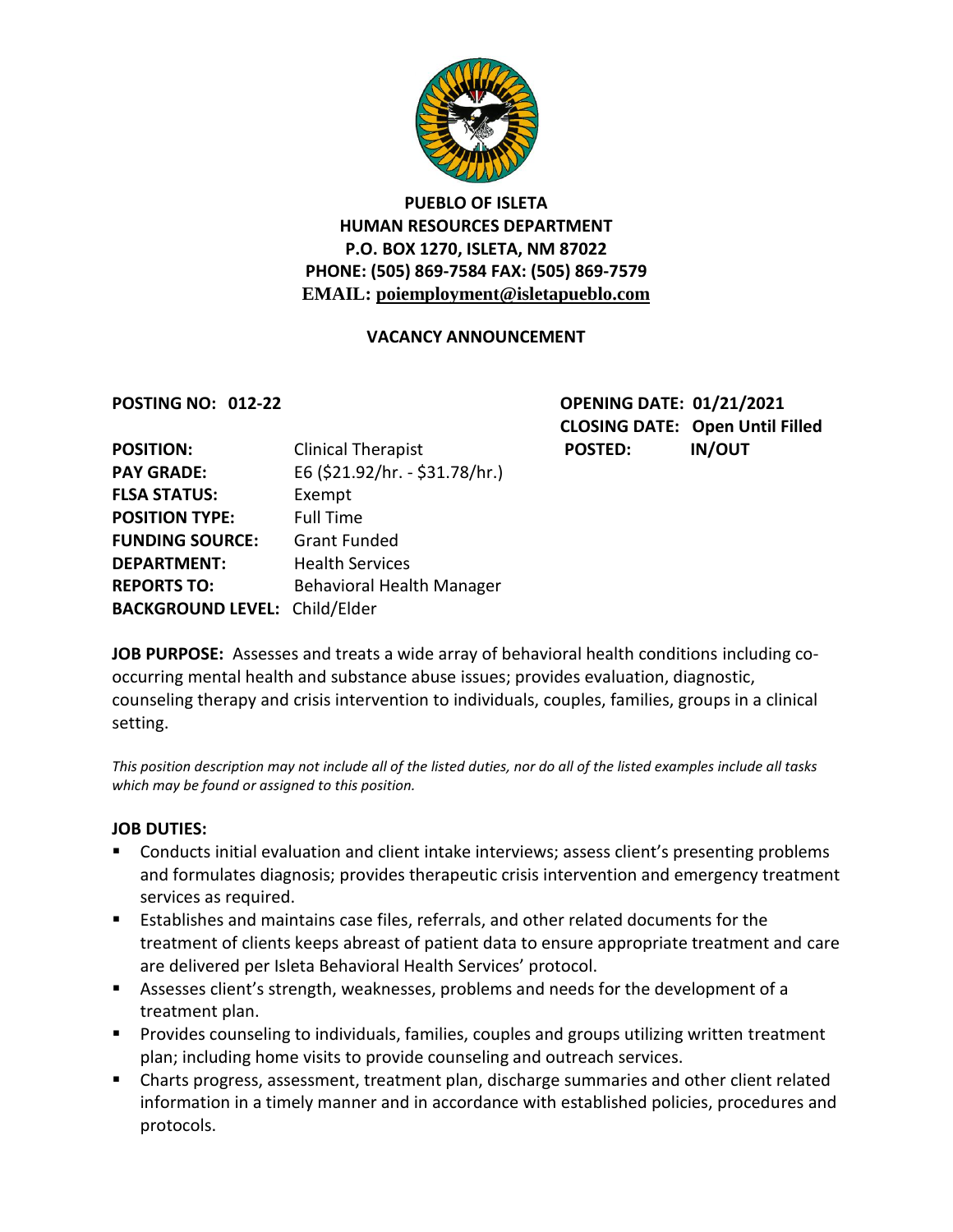- **Prepares written summaries of client's progress and recommendations to tribal courts.**
- Collaborates with other service providers to determine and fulfill unmet needs of clients and families.
- Educates, consults, and leads in-service training to relevant professionals in the proper handling and referral of a variety clinical and administration matters.
- **Plans and facilitates community outreach and prevention and education activities; may** serve as a liaison and representative to community organizations and schools.
- Attends clinical staff meetings; provides verbal communication on complex clients and receives new referrals.
- Maintains standards and practice in accordance with applicable laws, regulations and requirements, as well as professional standards.
- **Prepares weekly statistical reports and client status reports and submits to Clinical** Supervisor.
- Enhances professional growth and development through participation in educational programs, reading current literature, attending in-services, meetings and workshops.
- Maintains confidential information.
- **Performs other duties as assigned.**

## **SUPERVISION RESPONSIBILITIES:** N/A

## **MINIMUM QUALIFICATIONS/REQUIREMENTS:**

- Master's Degree in Social Work, Psychology or Clinical Psychology.
- Three years of work experience in mental health, social work or psychology field is required; or equivalent combination of education and experience.
- State of New Mexico Licensed Professional Clinical Counselor (LPCC).
- **State of New Mexico Licensed Alcohol and Drug Abuse Counselor (LADAC).**
- State of New Mexico Licensed Independent Social Worker (LISW) or State of New Mexico Licensed Professional Counselor (LPC) preferred.
- Able to obtain CPI Certification within 90 days.
- **CPR Certification.**
- **Must be able to pass a TB screening.**
- Must provide written copy of immunization record prior to employment.
- Valid New Mexico driver's license with ability to meet Pueblo of Isleta liability insurance requirements and maintain eligibility for insurance.
- **Must be able to pass background check, with NO prior convictions of any felonies.**
- **Must be able to comply with the Pueblo of Isleta Drug Free Workplace policies.**

## **KNOWLEDGE, SKILL AND ABILITY REQUIREMENTS:**

- Knowledge of applicable federal, state, county and local laws, regulations, and requirements.
- Knowledge of the theory, principles and practices of clinical, developmental and counseling psychology.
- Knowledge of the theory, principles, practices and treatment of alcohol and drug abuse.
- Knowledge of patient outreach services and activities, funding agencies, and community health care and vocational services.
- Knowledge and understanding of the Isleta Pueblo culture, tradition and values.